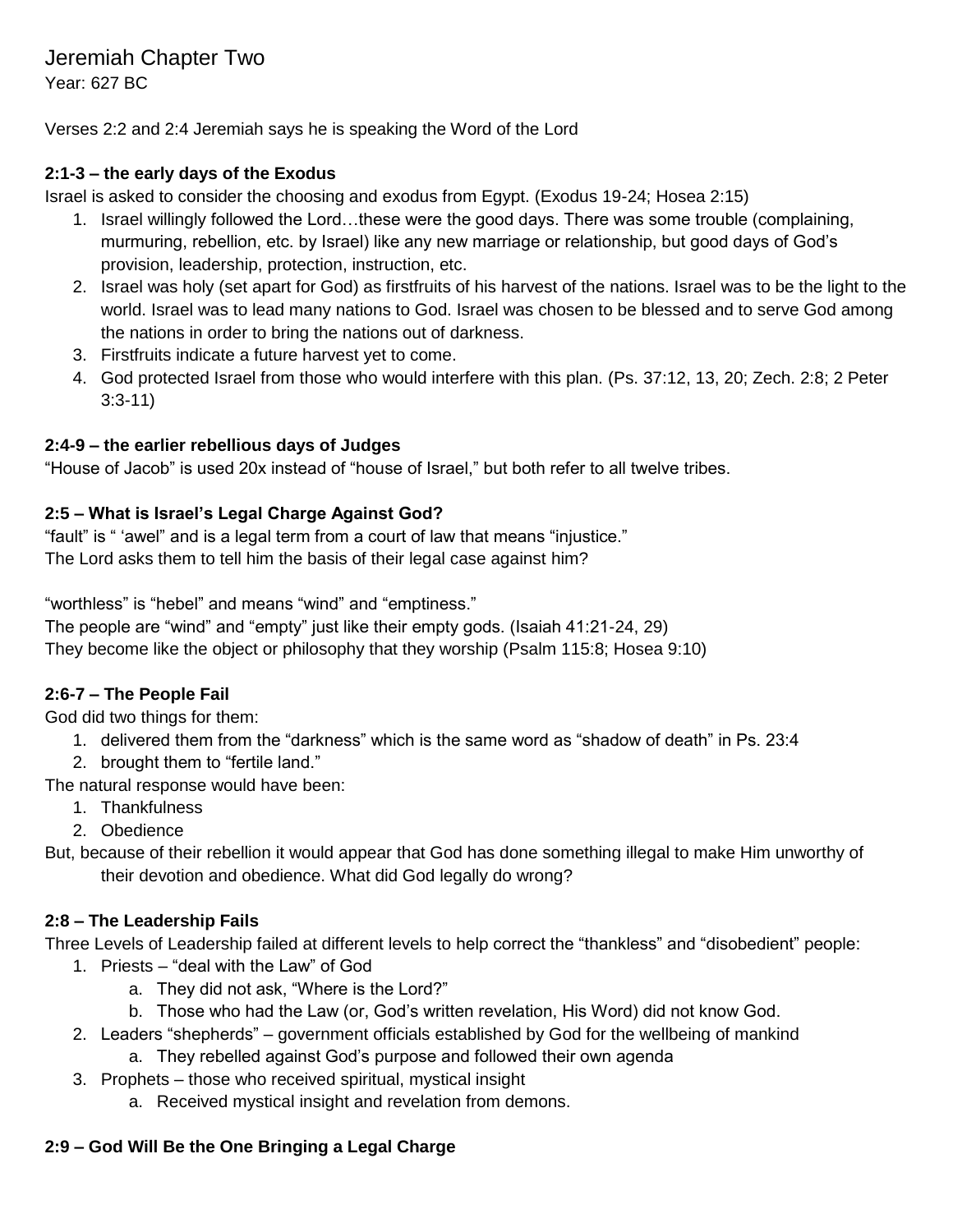"Charges" is "rib" (Hb.) and is a legal term for filing a law suit

Notice the court case and charges are going to extend into the next generation!

#### **2:10 – Previous Cases between a Nation and their God**

God appeals to other legal cases involving other nations and their gods:

- 1. The Kittim Case involving the island of Cyprus and their god Astarte (Aphrodite; Rome called her Venus). She was born on Cyprus and was the goddess of love, beauty, pleasure.
	- a. Josephus said: 'The name Kittim (Ceqi;m) given by the Hebrews to all the islands and to most of the countries near the sea' (Ant I:128). Jews of the Second temple period seemed to refer the name Kittim to every nation who came to Israel by sea because of their understanding of Ballam's prophecy in Numbers referring to Kittim eventually subjecting Ashur and Israel, but ultimately perishing.
- 2. The Kedar Case
	- a. Kedar (Cedar, Qedar) were the organized northern Arabian tribes of nomads.
	- b. Polytheistic with the tribes queen serving as a priestess who communicated with the goddesses (and, gods) such as Atarsamain, Nuha, Ruda, Daa, Abirillu, and Atarquruma.

These nations never change their gods.

#### **2:11**

The reaction of the "heavens" (universal reality? Or, angelic realm?). Either way, if it is natural law or spiritual reality, the reaction to leaving YHWH as a nation is:

- 1. Appall
- 2. Shudder
- 3. Great horror

#### **2:13 – Two charges or sins**

Israel has forsaken the Spring of Living Water, the source of all life to dig a cistern that leaks. The Legal Charges:

- 1. Left a spring of water
- 2. Dug a leaking cistern

They have exchanged an abundant supply of cool, fresh, clear water for a leaking cistern that they have to work to collect water in and after it leaks out the best they have left is mud.

#### **2:14-18** – The Current Problem

Israel is not naturally a slave, yet they are being plundered.

Israel humiliation at the hands of Egypt and Assyria puts them in the status of a slave.

- 1. Lions (Assyrians)
	- a. Roar
	- b. Growl
	- c. Lay waste
	- d. Burn
	- e. Desert
- 2. Men of Memphis and Tahpanhes Egypt (Egyptians)
	- a. Shave crown of Israel's head which was done to slaves by their masters.

#### **2:17-19** – Israel Turned to Assyria (Lion) and Egypt instead of God

Israel has caused these problems themselves by forsaking God and turning to Assyria and Egypt Israel is drinking from the Nile (Shihor) and Euphrates, instead of from their Living Spring.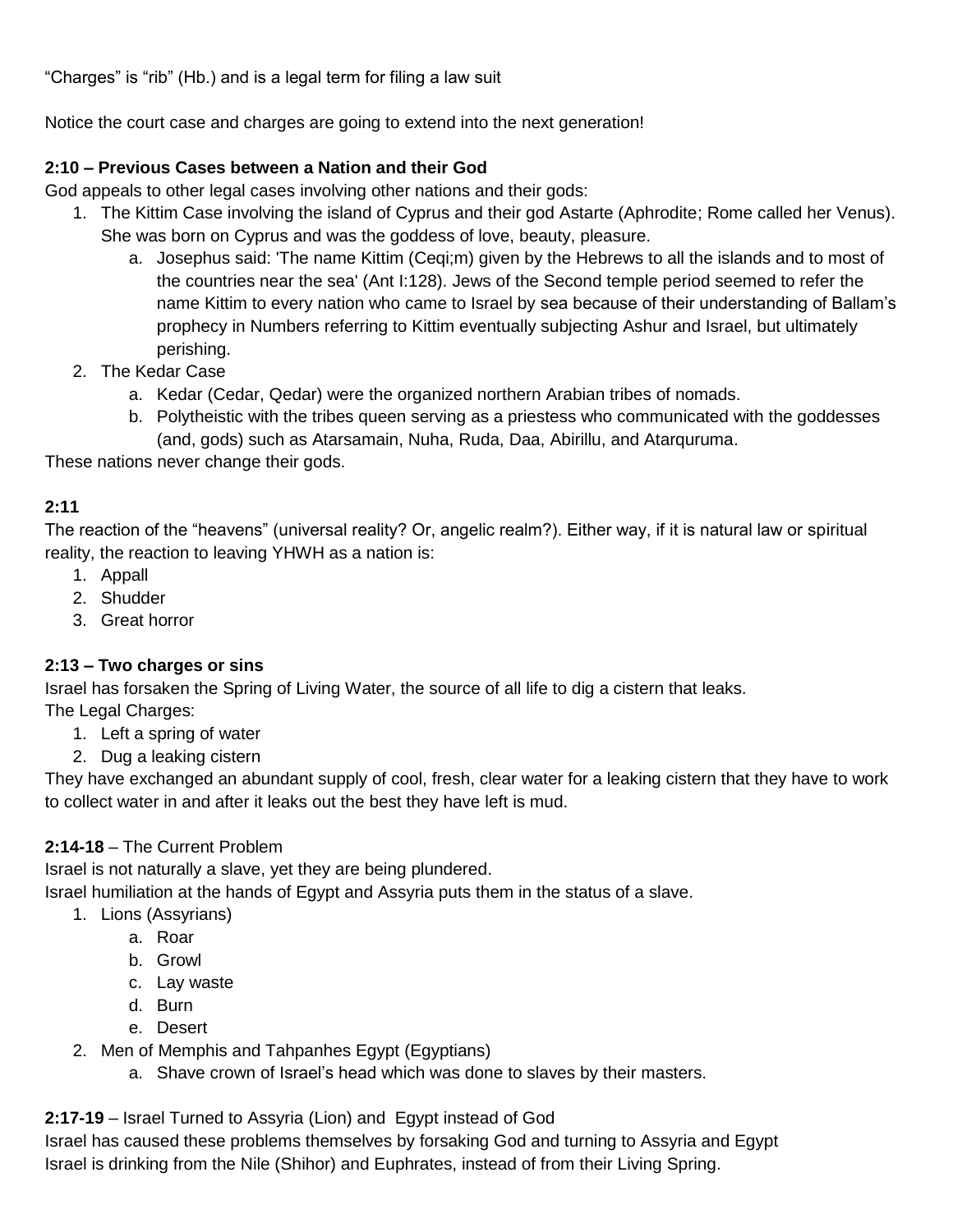The very fact they turn to other nations will result in their punishment Go to Isaiah 7:18-25

The Lord ends this chapter telling them they will be disappointed by Egypt, just like Assyria (2:37)

### **2:20-24**

1. Israel was the servant of the Lord, but they shattered his yoke and refused to serve him

2. Israel was a choice vine made of good wood, but Israel changed its nature to become a corrupt wild vine Israel could not put the genie back in the bottle or the toothpaste back in the tube or rebuilt the shattered yoke

or revert back to being choice wood. They had been ruined. There was not a good enough soap to clean them. They had sinned.

Israel claims that they had not sinned.

Israel pursued other gods like an animal in heat.

### **2:25**

God warned them but they said they could not be helped.

### **2:26-29**

Again, the leadership is addressed and blamed:

- 1. King 2. Royal Government Officials
- 3. Priests
- 4. Prophets

These leaders were all established by God to help the people, assist the people, teach the people, lead the people. Instead, the leadership has done just the opposite. They have assisted the people in finding false gods and taught the people the false philosophies.

Notice what the leaders say to the false gods. They speak their false truths and false philosophies:

- 1. To wood: "You are my father."
- 2. To stone: "You gave me birth."

They have turned their backs to God and rejected him.

They turn their face away which means:

- 1. They do not see God
- 2. They do not look for God
- 3. They do not speak to God

#### **2:30**

God has punished them but their false theology makes it impossible for them to make the connections. They say they are innocent (2:35)

#### **2:31**

God speaks to "This Generation"

The Lord was not a Desert or Darkness, but was an absolute necessity for their well-being. How can people forget their necessities?

- 1. A maiden getting dressed doesn't forget to put her jewelry on!
- 2. A bride doesn't forget her wedding ornaments!
- 3. But for many, many days Israel has gotten up and forgot the Lord! People are more attentive to a nonnecessity like jewelry than Israel is to an absolute need like water. (The point is not that jewelry is bad or that the people were busy putting on jewelry in the mornings instead having their daily devotions. The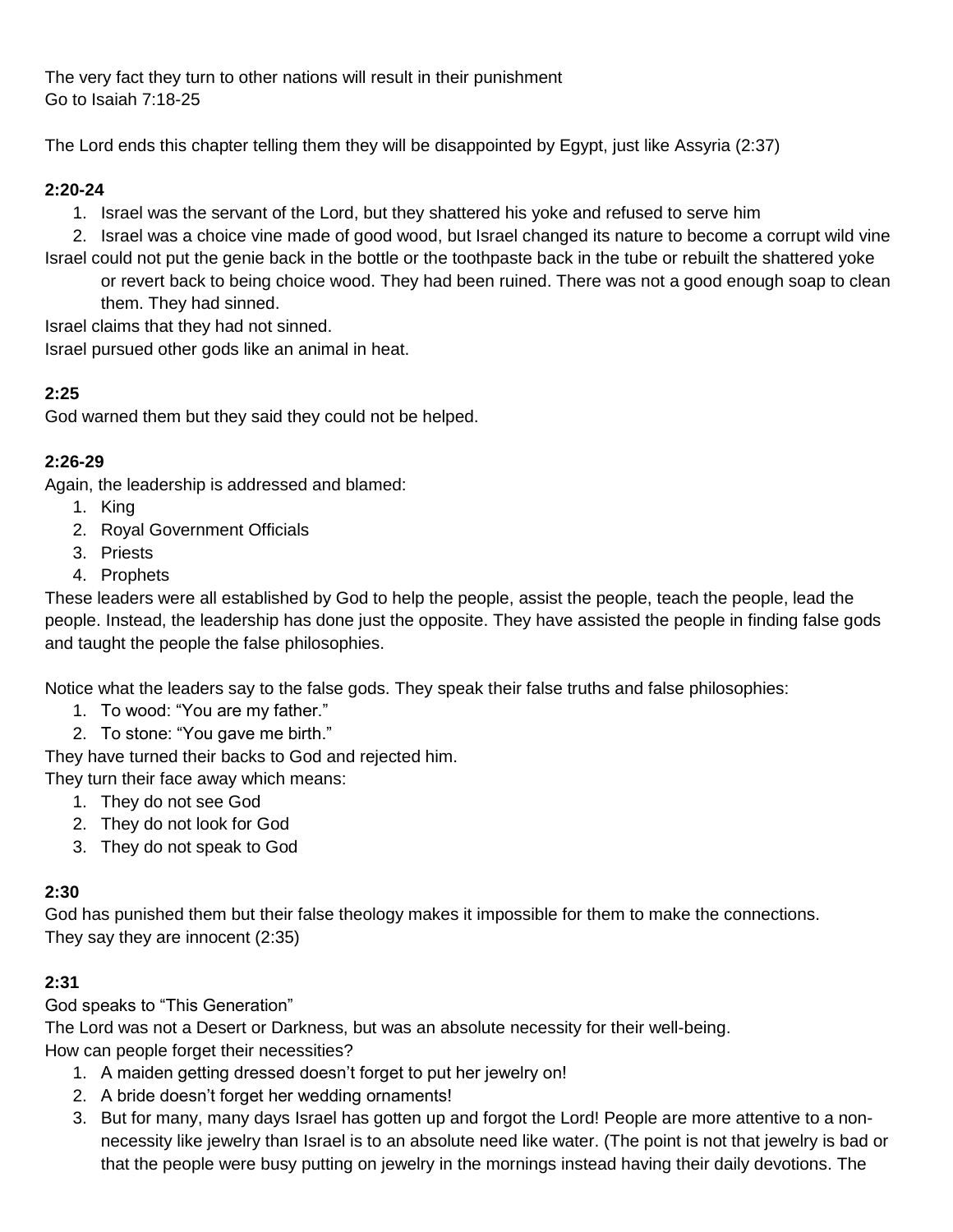point is the women DO remember their jewelry, how can people forget about WATER, the water of life? The point is meant to say Israel is behaving very unacceptable.)

### **2:33-34**

Skilled at pursuing love, yet you are cruel.

Point: If you want it you will find it. You can find love for yourself, but you cannot practice love towards others or follow after God's ways. Why? You do not want to.

### **2:35**

Even though their corrupt behavior and selfish motivation is obvious, the people say they are innocent.

### **2:36-37**

God warns them that their own self disillusionment will deceive them. In the end they will be utterly disappointed.

### Jeremiah Chapter Three

Year: 627 BC

## **3:1**

The legal case now is compared to a divorce case Deut. 24:1-4 details the law of the covenant concerning divorce Israel does not have one other god, but many. Israel assumes she can return to God whenever it is convenient

The physical land was defiled and effected by Israel's unfaithfulness to God.

This concept is proclaimed in

- Lev. 18:24-28 "Do not defile yourselves in any of these ways, because this is how the nations that I am going to drive out before you became defiled. Even the land was defiled; so I punished it for its sin, and the land vomited out its inhabitants.
- Numbers 35:34 "Do not defile the land where you live and where I dwell, for I, the LORD, dwell among the Israelites."

According to the Law a wife cannot return to a husband she has divorced. Yet, Israel thinks they can return to God whenever they need him.

### **3:2**

Indication of Judah's unfaithfulness is seen by the many high places in the barren heights Judan is compared to:

- 1. a prostitute sitting alongside a road waitig
- 2. an Arab or nomad waiting in the desert to attack a caravan passing by

## **3:3**

Result of their sin is God has withheld rain from the land as promised in:

- Lev.26:19 "I will break down your stubborn pride and make the sky above you like iron and the ground beneath you like bronze."
- Deut.  $11:10-17 -$
- Deut. 28:22-24
- Joel 1:17-20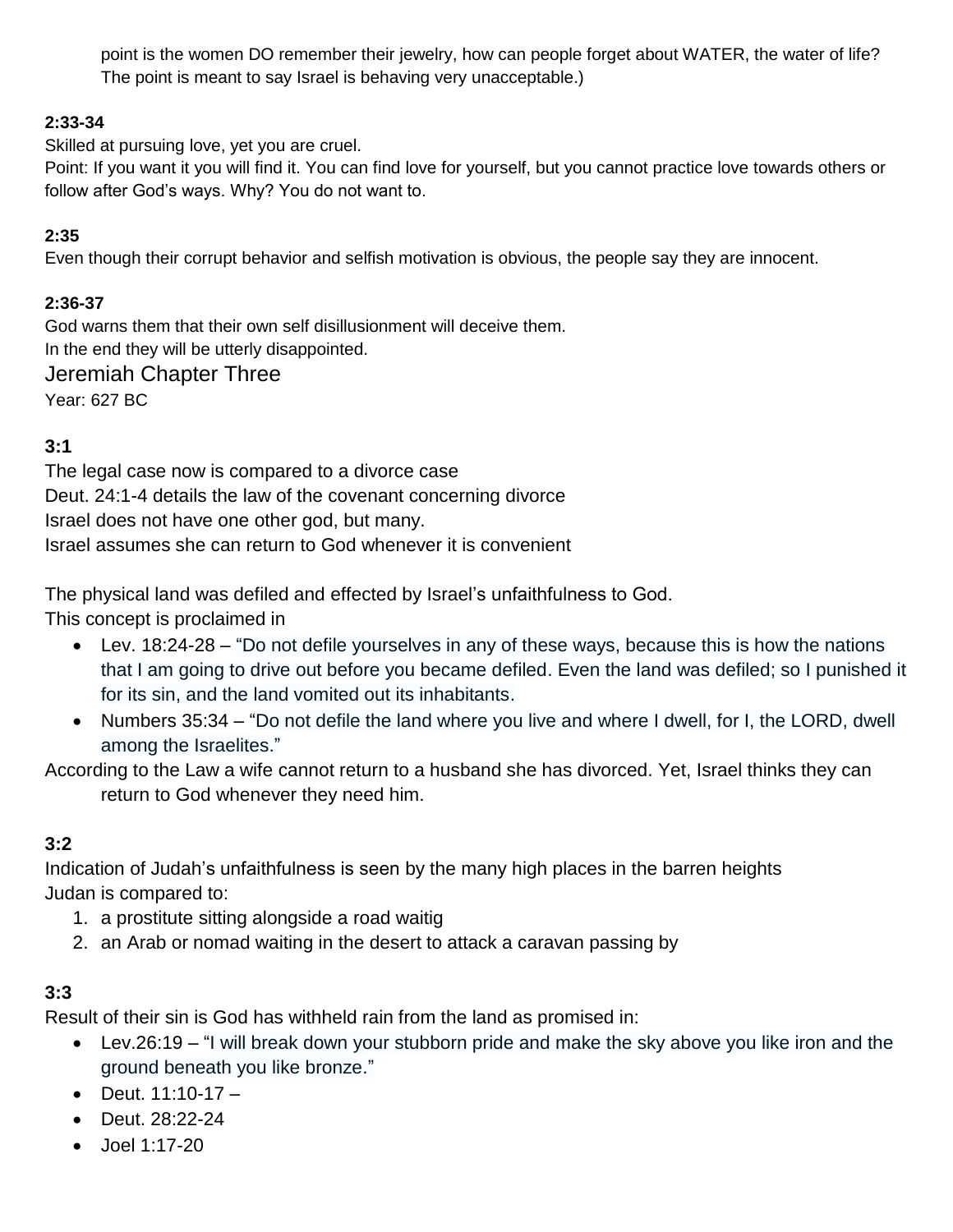- Amos 4:7-8 "I also withheld rain from you when the harvest was still three months away. I sent rain on one town, but withheld it from another. One field had rain; another had none and dried up.
- The rains of Oct/Nov and Mar/Apr were needed in this land, otherwise everything would fail and the land would be unlivable.
- The fertility cults were followed because they produced "fertility" in the land, yet the more they were worshipped the worse things were going to get concerning rain and fertility.

# **3:4-5**

The people would still call on God because of the ancient covenant he had with Israel.

- They would call him "Father" which was a name also used by a wife referring to her husband to acknowledge his authority and protection.
- The word "friend" is not the typical word for friend, and also means "tribal head," "companion," or "trusted person.

The violate God's Laws, yet they shamelessly (like a shameess prostitute who refuses to blush) call to him for help in prayer based on the covenant

they have

Judah was trying to call on the God of the covenant to relieve them, yet they wanted nothing to do with his "Law" or his "Word" or his "Ways."

They want the physical benefit of the covenant, but God was indicating it doesn't work like that. God will promise the New Covenant in Jeremiah 31:31-34, but even this requires possessing,

knowing and living the "laws of God."

See Hebrews 8:10-12:

- 1. They will have a new nature; born-again
- 2. They will have a personal relationship; every man will know the Lord; they will be priests themselves
- 3. Penalty of sin paid and removed forever

Jer. 31 is quoted again in Hebrews 10:15-18 and is followed by the admonition of 10:19-39

Judah is shameless.

\_\_\_\_\_\_\_\_\_\_\_\_

Judah sins, but calls God "Father" and quotes psalms/scripture of mercy (as in vs.3:5) Judah talks the talk, but does evil

### **3:6-8**

A date of this prophecy: Reign of Josiah

Begins by recalling northern Israel's sin in verse 6

God hoped she would return, but she did not and Judah watched Israel sin and God divorce her. Judah saw this, but did not learn

### **3:9-10**

Judah returned only in pretense…may be a reference to Josiah's reform. The people did not realty return, but merely obeyed the king's wishes.

## **3:11**

Northern Israel who was sent into captivity in 721 BC is more faithful than southern Judah in 627 BC.

## **3:12-13**